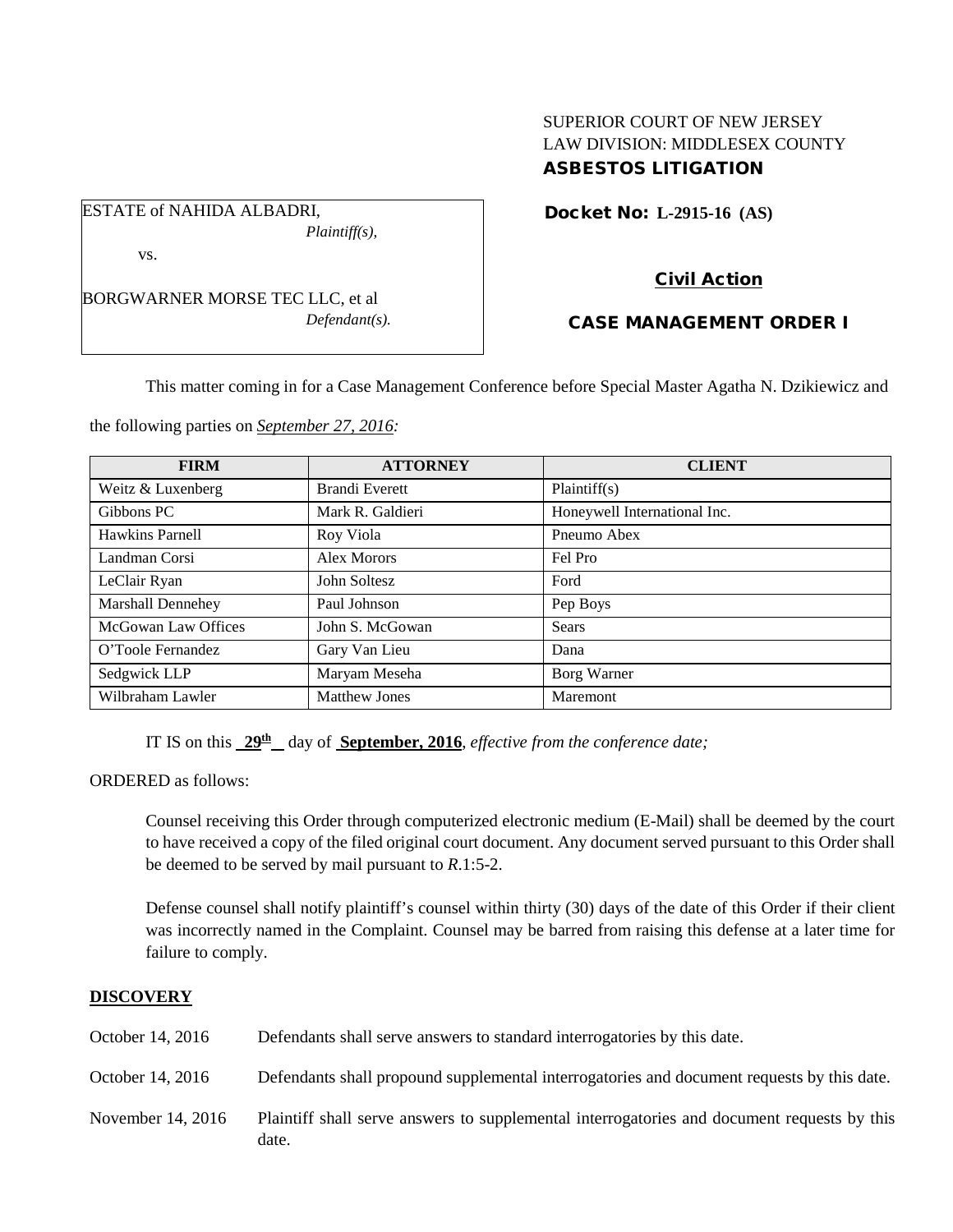February 28, 2017 Fact discovery, including depositions, shall be completed by this date. Plaintiff's counsel shall contact the Special Master within one week of this deadline if all fact discovery is not completed.

### **EARLY SETTLEMENT**

March 3, 2017 Settlement demands shall be served on all counsel and the Special Master by this date.

#### **SUMMARY JUDGMENT MOTION PRACTICE**

- March 17, 2017 Plaintiff's counsel shall advise, in writing, of intent not to oppose motions by this date.
- March 31, 2017 Summary judgment motions shall be filed no later than this date.
- April 28, 2017 Last return date for summary judgment motions.

#### **MEDICAL DEFENSE**

| March 3, 2017 | Plaintiff shall serve medical expert reports by this date.                                                                                                                                    |
|---------------|-----------------------------------------------------------------------------------------------------------------------------------------------------------------------------------------------|
| March 3, 2017 | Upon request by defense counsel, plaintiff is to arrange for the transfer of pathology specimens<br>and x-rays, if any, by this date.                                                         |
| May 31, 2017  | Defendants shall identify its medical experts and serve medical reports, if any, by this date.<br>In addition, defendants shall notify plaintiff's counsel (as well as all counsel of record) |

#### **LIABILITY EXPERT REPORTS**

March 3, 2017 Plaintiff shall identify its liability experts and serve liability expert reports or a certified expert statement by this date or waive any opportunity to rely on liability expert testimony.

**of a joinder in an expert medical defense by this date.**

May 31, 2017 Defendants shall identify its liability experts and serve liability expert reports, if any, by this date or waive any opportunity to rely on liability expert testimony.

## **EXPERT DEPOSITIONS**

June 23, 2017 Expert depositions shall be completed by this date. To the extent that plaintiff and defendant generic experts have been deposed before, the parties seeking that deposition in this case must file an application before the Special Master and demonstrate the necessity for that deposition. To the extent possible, documents requested in a deposition notice directed to an expert shall be produced three days in advance of the expert deposition. The expert shall not be required to produce documents that are readily accessible in the public domain.

## **PRE-TRIAL AND TRIAL**

July 11, 2017 @ 10:00am Settlement conference. All defense counsel shall appear with authority to negotiate settlement and have a representative authorized to negotiate settlement available by phone. Any request to be excused from the settlement conference shall be made to the Special Master no later than 4:00pm of the day prior to the conference.

\_\_\_\_\_\_\_\_\_\_\_\_\_\_\_\_\_\_\_\_\_\_\_\_\_\_\_\_\_\_\_\_\_\_\_\_\_\_\_\_\_\_\_\_\_\_\_\_\_\_\_\_\_\_\_\_\_\_\_\_\_\_\_\_\_\_\_\_\_\_\_\_\_\_\_\_\_\_\_\_\_\_\_\_\_\_\_\_\_\_\_\_\_\_\_\_\_\_\_\_\_\_\_\_\_\_\_\_\_\_